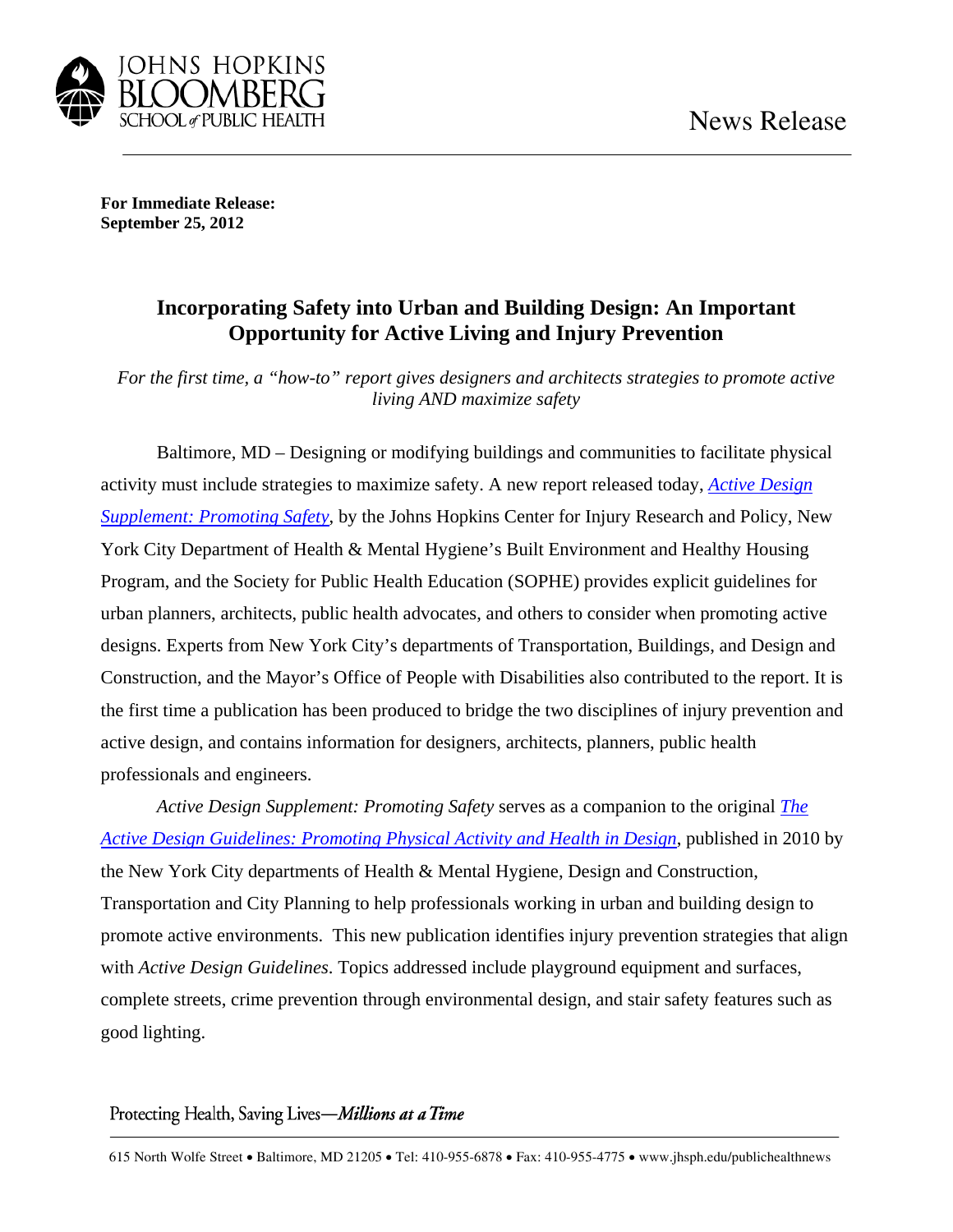"Communities across the U.S. have begun to change their built environments to increase physical activity and reduce obesity," said report co-author Keshia Pollack, PhD, MPH, an associate professor with the Johns Hopkins Center for Injury Research and Policy, part of the Johns Hopkins Bloomberg School of Public Health. "Now, the designers and architects involved in these projects have an additional resource to help them further incorporate injury prevention into their work."

Drawing on existing studies and evidence-based best practices for maximizing safety, the publication's authors identified complementary strategies to promote active living and injury prevention, including 18 strategies for urban design and 9 strategies for building design. These strategies can be applied to create health-enhancing built environments that also help to reduce the risk of intentional and unintentional injuries.

"Injury is the leading cause of death for Americans ages 1-44 and affects people at home, at work, at school, on the road and during play," said co-author Andrea Gielen, ScD, ScM, director of the Johns Hopkins Center for Injury Research and Policy. "As characteristics of the built environment can affect the risk of injury, it's critical that the fields of injury prevention and active living continue to collaborate so that safety can be considered from the onset of planning and design."

For example, when planning trails and paths for pedestrians and bicyclists, designers should consider how older adults, people with physical limitations, families with strollers, and bicyclists can all safely use the space. Signage and pavement markings can be useful to maximize safety in such circumstances. In addition, separating each of these various road users, especially pedestrians and cyclists from cars as well as pedestrians from bicyclists, is an effective design strategy for maximizing safety. Opportunities for rooftop gardens and play spaces should also include structures that prevent the risk of falls, especially among children.

"This publication demonstrates the positive impacts of active design strategies on both active living and promoting safety," said Karen K. Lee, MD, MHSc, FPRCP, director of Built Environment and Healthy Housing at NYC's Department of Health & Mental Hygiene, and principal author of the 2010 *Active Design Guidelines* as well as the Supplement. "Many active design strategies have multiple benefits. For example, complete streets, streets that can